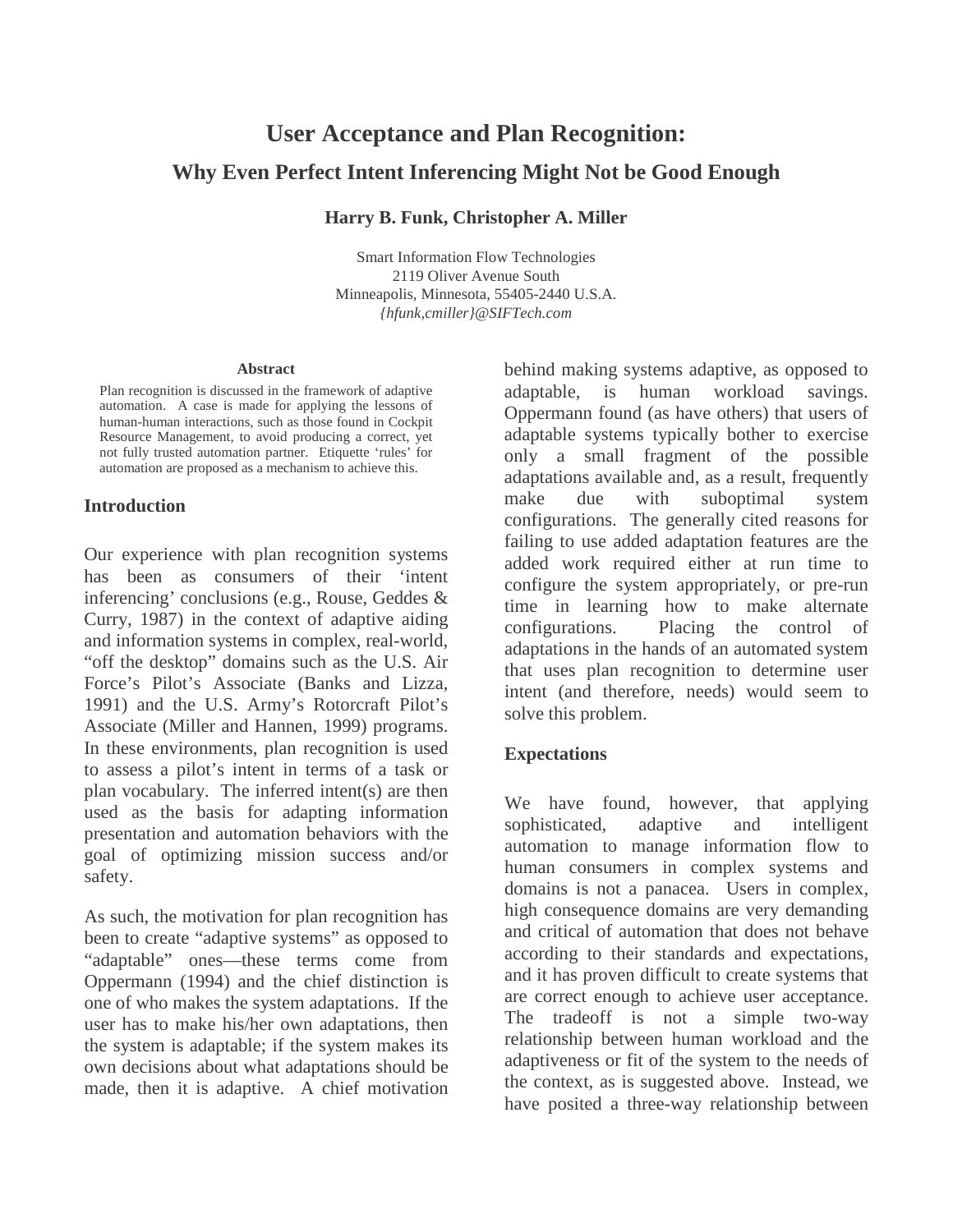adaptiveness, workload and unpredictability—or the tendency for the system to do things in ways other than expected/desired by the human user (regardless of whether those ways were technically right)—as illustrated in Figure 1. An implication of this three way relationship is that it is possible to achieve a given level of adaptiveness through either an expansion in workload or an expansion in unpredictability or various mixes in between. The spectrum of alternatives that results is roughly equivalent to the spectrum of choices that lies between



adaptable/adaptive interfaces or Direct Manipulation (Shneiderman, 1997) and Intelligent Agent interfaces (Maes, 1994). Another implication is that it is probably impossible to achieve both workload reduction and perfect predictability in any system that must adapt to complex contexts.

# **Intent Visibility**

Yet, we have found that intelligent interfaces and behaviors can be designed so that perfection is not required, but that value is still provided. Such interfaces require detailed consideration and design of the human-automation relationship. A critical mistake is attempting to make the system too autonomous in its behaviors—as, to some extent, we did on the Pilot's Associate program. While plan recognition capabilities are very useful for such systems, it is unreasonable and undesirable to cast such capabilities as the sole determiner of system adaptations (i.e., pure adaptive systems). This places plan recognition driven systems in the role of 'strong but silent' partner in the human + system team—a role which has been systematically shown to have undesirable consequences in human-human relationships in work on aviation cockpit resource management (Foushee and Helmreich, 1988).

Instead, the opportunity for explicit and dynamic collaboration about how the system may best serve the human is critical—at least to achieving trust and user acceptance, and perhaps to achieving overall acceptable levels of human + system performance as well. With hindsight it seems nearly obvious: would you (if you were piloting a fighter jet in combat) want an agent, whether human or machine, to always silently hand you the correct information or automation capability at the right time—even if it were 100% correct? Would you trust such a system, even if it had been right in the past? Wouldn't your level of trust and acceptance increase if you could communicate your intent explicitly to the system (including corrections to the system's current behaviors), and see it accept and adapt to that communication?

Or, closer to home, consider the case of an intelligent navigation aid in your car. You have just had a discussion with some third party in which you identify a need for, say, milk. Your intent changes to include a stop at the neighborhood mart. The navigation system tells you that you should turn right. Absent a visible change in display, or some explicit statement that your intent has changed, what confidence do you have that the systems directions match your current intent?

The Rotorcraft Pilot's Associate (RPA) adaptive information management system provides some insight. RPA achieved acceptable levels of usability and statistically significant workload